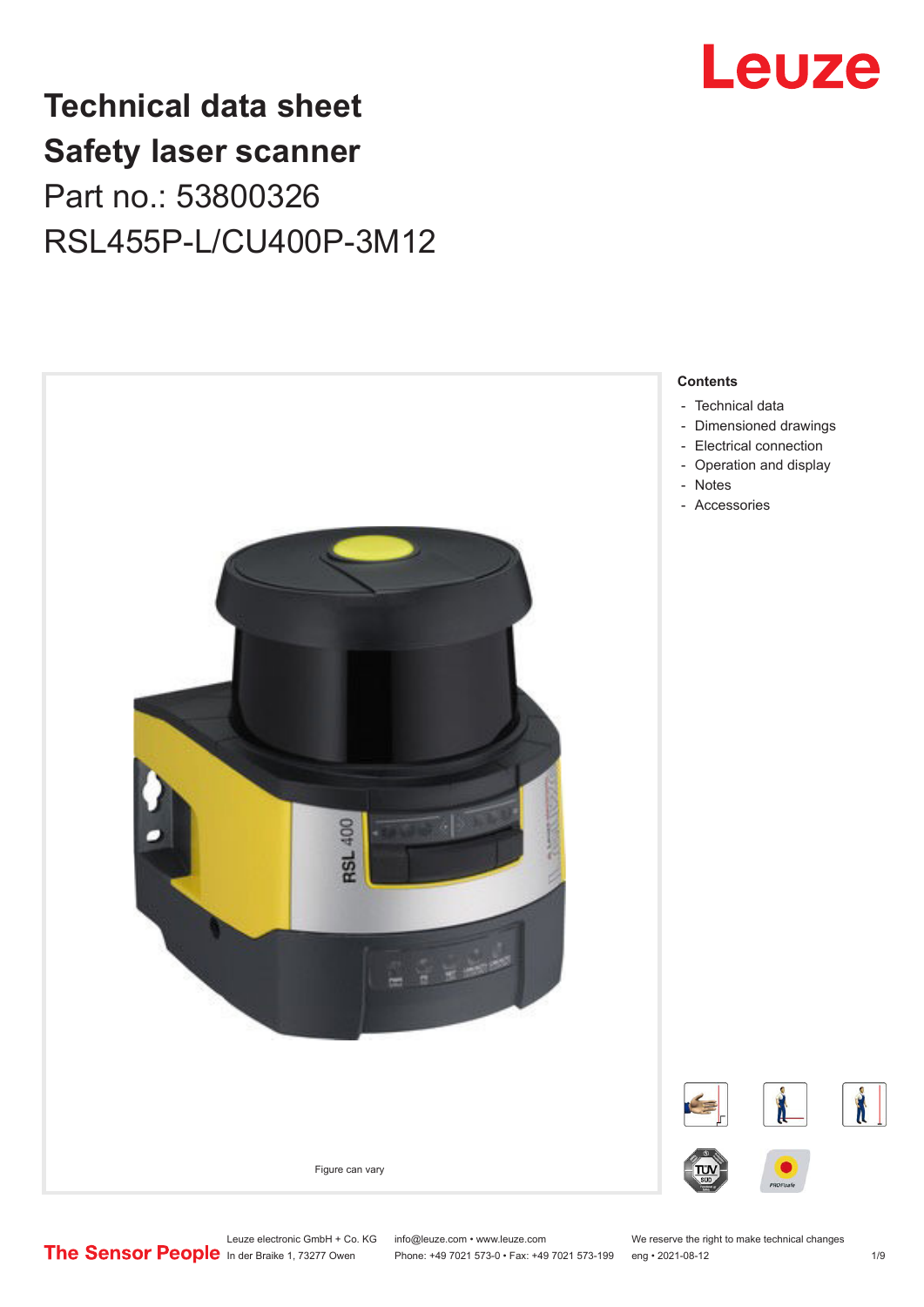## <span id="page-1-0"></span>**Technical data**

# **Leuze**

### **Basic data**

| <b>Basic data</b>                                |                                                             |
|--------------------------------------------------|-------------------------------------------------------------|
| <b>Series</b>                                    | <b>RSL 400</b>                                              |
| <b>Application</b>                               | Mobile danger zone guarding                                 |
|                                                  | Mobile side guarding                                        |
|                                                  | Stationary access guarding                                  |
|                                                  | Stationary danger zone guarding                             |
| <b>Special version</b>                           |                                                             |
| <b>Special version</b>                           | Measurement data output optimized for<br>vehicle navigation |
| <b>Functions</b>                                 |                                                             |
| <b>Functions</b>                                 | Data output, configurable                                   |
|                                                  | Four-field mode                                             |
|                                                  | <b>PROFIsafe</b>                                            |
|                                                  | Resolution, selectable                                      |
|                                                  |                                                             |
| <b>Characteristic parameters</b>                 |                                                             |
| Type                                             | 3, IEC/EN 61496                                             |
| <b>SIL</b>                                       | 2, IEC 61508                                                |
| SILCL                                            | 2, IEC/EN 62061                                             |
| Performance Level (PL)                           | d, EN ISO 13849-1                                           |
| $\mathsf{PFH}_{\mathsf{n}}$                      | 0.00000009 per hour                                         |
| PFH <sub>D</sub>                                 | 9E-08 per hour                                              |
| Mission time T <sub>M</sub>                      | 20 years, EN ISO 13849-1                                    |
| Category                                         | 3, EN ISO 13849                                             |
| <b>Protective field data</b>                     |                                                             |
| <b>Scanning angle</b>                            | 270°                                                        |
| Minimum adjustable range                         | 50 mm                                                       |
| Number of field pairs, reversible                | Up to $100$                                                 |
| Number of quads, reversible                      | 50                                                          |
| Number of protective functions                   | 2 Piece(s)                                                  |
| Number of independent sensor confi-<br>gurations | Up to 10                                                    |
| Diffuse reflection, min.                         | 1.8%                                                        |
| <b>Operating range</b>                           | 06.25m                                                      |
| Warning field data                               |                                                             |
| Number of field pairs                            | Up to 100                                                   |
| <b>Operating range</b>                           | 020m                                                        |
| Object size                                      | 150 mm x 150 mm                                             |
| Diffuse reflection, min.                         | 10 %                                                        |
| <b>Optical data</b>                              |                                                             |
| <b>Light source</b>                              | Laser, Infrared                                             |
| Laser light wavelength                           | 905 nm                                                      |
| Laser class                                      | 1, IEC/EN 60825-1:2014                                      |
| <b>Transmitted-signal shape</b>                  | Pulsed                                                      |

#### **Measurement data**

| <b>Detection range</b>                           | 0  50 m, Diffuse reflection > 90%                                                                                                                                    |
|--------------------------------------------------|----------------------------------------------------------------------------------------------------------------------------------------------------------------------|
| <b>Diffuse reflection</b>                        | 20 %                                                                                                                                                                 |
| Angular resolution                               | $0.1$ $^{\circ}$                                                                                                                                                     |
| Distance resolution, radial                      | $1 \text{ mm}$                                                                                                                                                       |
| <b>Distance resolution, lateral</b>              | $0.1$ $^{\circ}$                                                                                                                                                     |
| Systematic measurement error D <sub>meas</sub> - | $min.: -20$ mm                                                                                                                                                       |
| $D_{\text{real}}$                                | typ.: -10 mm<br>max.: 0 mm<br>>>>>> (Diffuse reflection:<br>1.8%  retro-reflector<br>Measurement range: 0.2  25 m)                                                   |
| <b>Measurement value noise</b>                   | $10$ mm, $1\sigma$<br>(• Diffuse reflection: 1.8%  20%<br>Measurement range: 0  9 m<br>• Diffuse reflection: 20%  retro-<br>reflector<br>Measurement range: 0  25 m) |
| Laser spot (H x W), 10 m                         | 60 mm x 13 mm                                                                                                                                                        |
| Laser spot (H x W), 20 m                         | 165 mm x 24 mm                                                                                                                                                       |
| Laser spot (H x W), 30 m                         | 265 mm x 40 mm                                                                                                                                                       |
| Laser spot (H x W), 40 m                         | 285 mm x 57 mm                                                                                                                                                       |
|                                                  |                                                                                                                                                                      |
| <b>Electrical data</b>                           |                                                                                                                                                                      |
| <b>Protective circuit</b>                        | Overvoltage protection                                                                                                                                               |
|                                                  |                                                                                                                                                                      |
| Performance data                                 |                                                                                                                                                                      |
| Supply voltage U <sub>B</sub>                    | 24 V, DC, -30  20 %                                                                                                                                                  |
|                                                  | Current consumption (without load), 900 mA, (use power supply unit with 3 A)                                                                                         |
| max.                                             |                                                                                                                                                                      |
| Power consumption, max.                          | 22 W, For 24 V, plus output load                                                                                                                                     |
|                                                  |                                                                                                                                                                      |
| <b>Interface</b>                                 |                                                                                                                                                                      |
| Type                                             | <b>PROFINET</b>                                                                                                                                                      |
|                                                  |                                                                                                                                                                      |
| <b>Profinet</b><br><b>Function</b>               | Process                                                                                                                                                              |
| <b>PROFINET device</b>                           | Device acc. to Spec V2.3.4                                                                                                                                           |
|                                                  |                                                                                                                                                                      |
| <b>GSDML</b>                                     | GSDML acc. to Spec V2.3.2                                                                                                                                            |
| <b>Profile</b>                                   | PROFINET/PROFIsafe                                                                                                                                                   |
| <b>Conformance class</b>                         | C                                                                                                                                                                    |
| <b>Network load class</b>                        | Ш                                                                                                                                                                    |
| <b>Security level</b>                            | $\mathbf{1}$                                                                                                                                                         |
| <b>Switch functionality</b>                      | IRT-ready 2-port switch acc. to IEEE<br>802, integrated in connection unit                                                                                           |
| <b>Port properties</b>                           | Auto-Crossover                                                                                                                                                       |
|                                                  | Auto-Negotiation                                                                                                                                                     |
|                                                  | Auto-Polarity                                                                                                                                                        |
| <b>1&amp;M</b>                                   | $0 - 4$                                                                                                                                                              |
| <b>Supported topologies</b>                      | <b>MRP</b> client                                                                                                                                                    |
|                                                  | SNMP                                                                                                                                                                 |
| Safety-related switching signals                 | 4 Piece(s)                                                                                                                                                           |
|                                                  |                                                                                                                                                                      |
| <b>Service interface</b>                         |                                                                                                                                                                      |
|                                                  |                                                                                                                                                                      |

| <b>Bluetooth</b>            |                                 |
|-----------------------------|---------------------------------|
| <b>Function</b>             | Configuration/parametering      |
| <b>Frequency band</b>       | 2,400  2,483.5 MHz              |
| Radiated transmitting power | Max. 4.5 dBm (2.82 mW), class 2 |

**Repetition frequency** 90 kHz

Leuze electronic GmbH + Co. KG info@leuze.com • www.leuze.com We reserve the right to make technical changes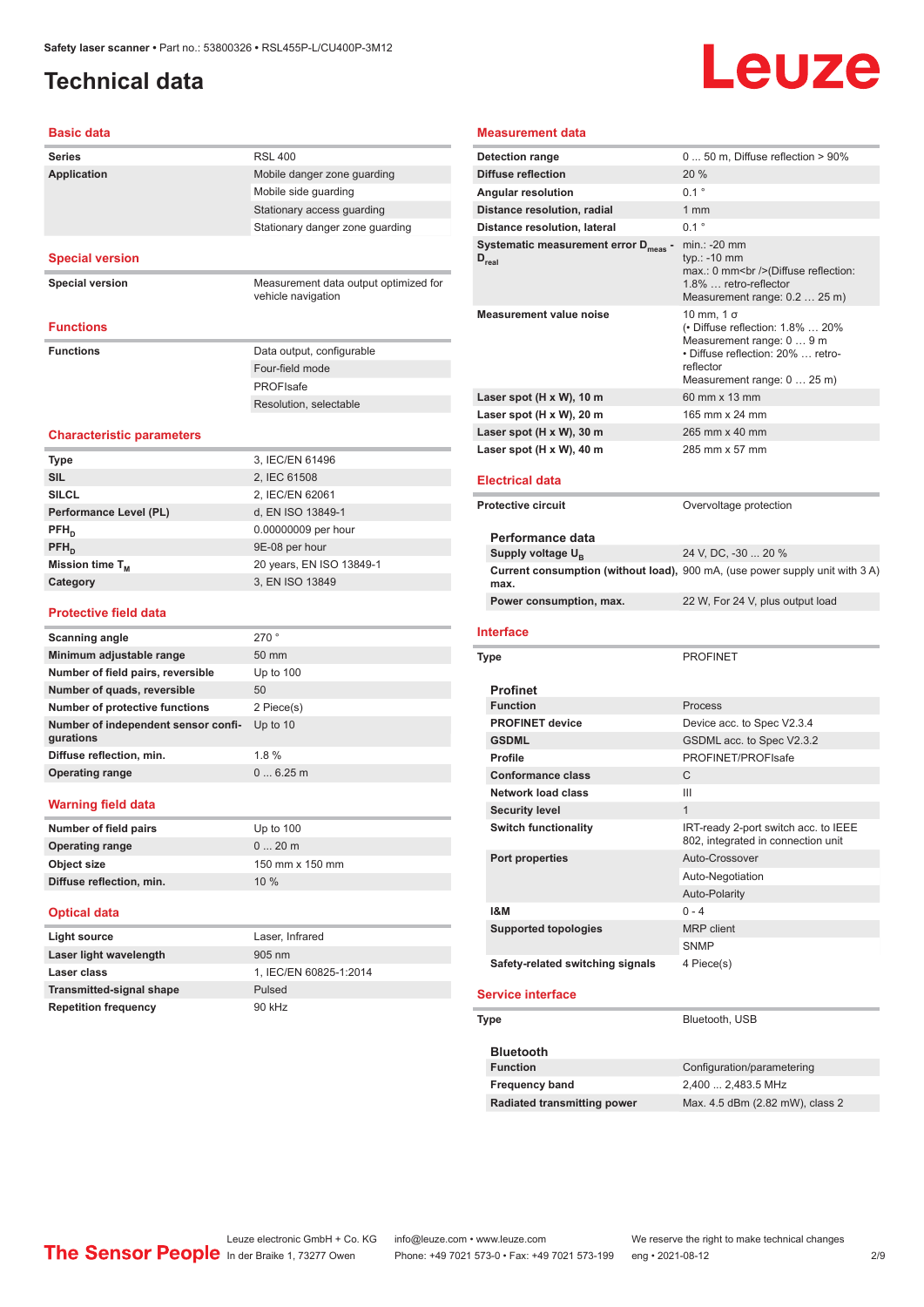## **Technical data**

## Leuze

#### **USB**

| <b>Function</b>          | Configuration/parametering                                             |
|--------------------------|------------------------------------------------------------------------|
| Connection               | USB 2.0 mini-B, socket                                                 |
| Transmission speed, max. | 12 Mbit/s                                                              |
| Cable length             | $\leq$ 5m<br>Longer cable lengths are possible using<br>active cables. |

#### **Connection**

**Number of connections** 3 Piece(s)

| <b>Connection 1</b>       |                 |
|---------------------------|-----------------|
| <b>Function</b>           | Voltage supply  |
| <b>Type of connection</b> | Connector       |
| <b>Thread size</b>        | M <sub>12</sub> |
| <b>Type</b>               | Male            |
| <b>Material</b>           | Metal           |
| No. of pins               | 4-pin           |
| <b>Encoding</b>           | A-coded         |

**Connection 2**

| <b>Connection 2</b>       |                                            |
|---------------------------|--------------------------------------------|
| <b>Function</b>           | PROFINET/PROFIsafe communication,<br>input |
| <b>Type of connection</b> | Connector                                  |
| <b>Thread size</b>        | M <sub>12</sub>                            |
| <b>Type</b>               | Female                                     |
| <b>Material</b>           | Metal                                      |
| No. of pins               | 4-pin                                      |
| Encoding                  | D-coded                                    |
|                           |                                            |

#### **Connection 3**

| <b>Function</b>           | PROFINET/PROFIsafe communication,<br>output |
|---------------------------|---------------------------------------------|
| <b>Type of connection</b> | Connector                                   |
| <b>Thread size</b>        | M <sub>12</sub>                             |
| <b>Type</b>               | Female                                      |
| <b>Material</b>           | Metal                                       |
| No. of pins               | 4-pin                                       |
| Encoding                  | D-coded                                     |
|                           |                                             |

#### **Mechanical data**

| Dimension (W x H x L)    | 140.2 mm x 170 mm x 142 mm   |
|--------------------------|------------------------------|
| <b>Housing material</b>  | Metal                        |
|                          | Plastic                      |
| <b>Metal housing</b>     | Diecast zinc                 |
| Lens cover material      | Plastic/PC                   |
| Net weight               | 4,300q                       |
| <b>Housing color</b>     | Yellow, RAL 1021             |
| <b>Type of fastening</b> | Mounting plate               |
|                          | Through-hole mounting        |
|                          | Via optional mounting device |

#### **Operation and display**

| Type of display             | Alphanumerical display |
|-----------------------------|------------------------|
|                             | <b>LED</b> indicator   |
| <b>Number of LEDs</b>       | 11 Piece(s)            |
| Type of configuration       | Software Sensor Studio |
| <b>Operational controls</b> | Software Sensor Studio |
|                             |                        |

#### **Environmental data**

| Ambient temperature, operation                                     | 050 °C         |
|--------------------------------------------------------------------|----------------|
| Ambient temperature, storage                                       | $-20$ 60 °C    |
| Relative humidity (non-condensing)                                 | $1595\%$       |
| <b>Certifications</b>                                              |                |
| Degree of protection                                               | IP 65          |
| <b>Protection class</b>                                            | III, EN 61140  |
| <b>Certifications</b>                                              | TÜV Süd        |
| Test procedure for EMC in accordance<br>with standard              | DIN 40839-1/3  |
|                                                                    | EN 61496-1     |
| Test procedure for oscillation in<br>accordance with standard      | EN 60068-2-6   |
| Test procedure for continuous shock<br>in accordance with standard | IEC 60068-2-29 |

US 7,656,917 B US 7,696,468 B US 8,520,221 B

**US patents** US 10,304,307B

## **Classification**

| 85365019 |
|----------|
| 27272705 |
| 27272705 |
| 27272705 |
| 27272705 |
| 27272705 |
| EC002550 |
| EC002550 |
| EC002550 |
|          |

Leuze electronic GmbH + Co. KG info@leuze.com • www.leuze.com We reserve the right to make technical changes<br>
The Sensor People in der Braike 1, 73277 Owen Phone: +49 7021 573-0 • Fax: +49 7021 573-199 eng • 2021-08-12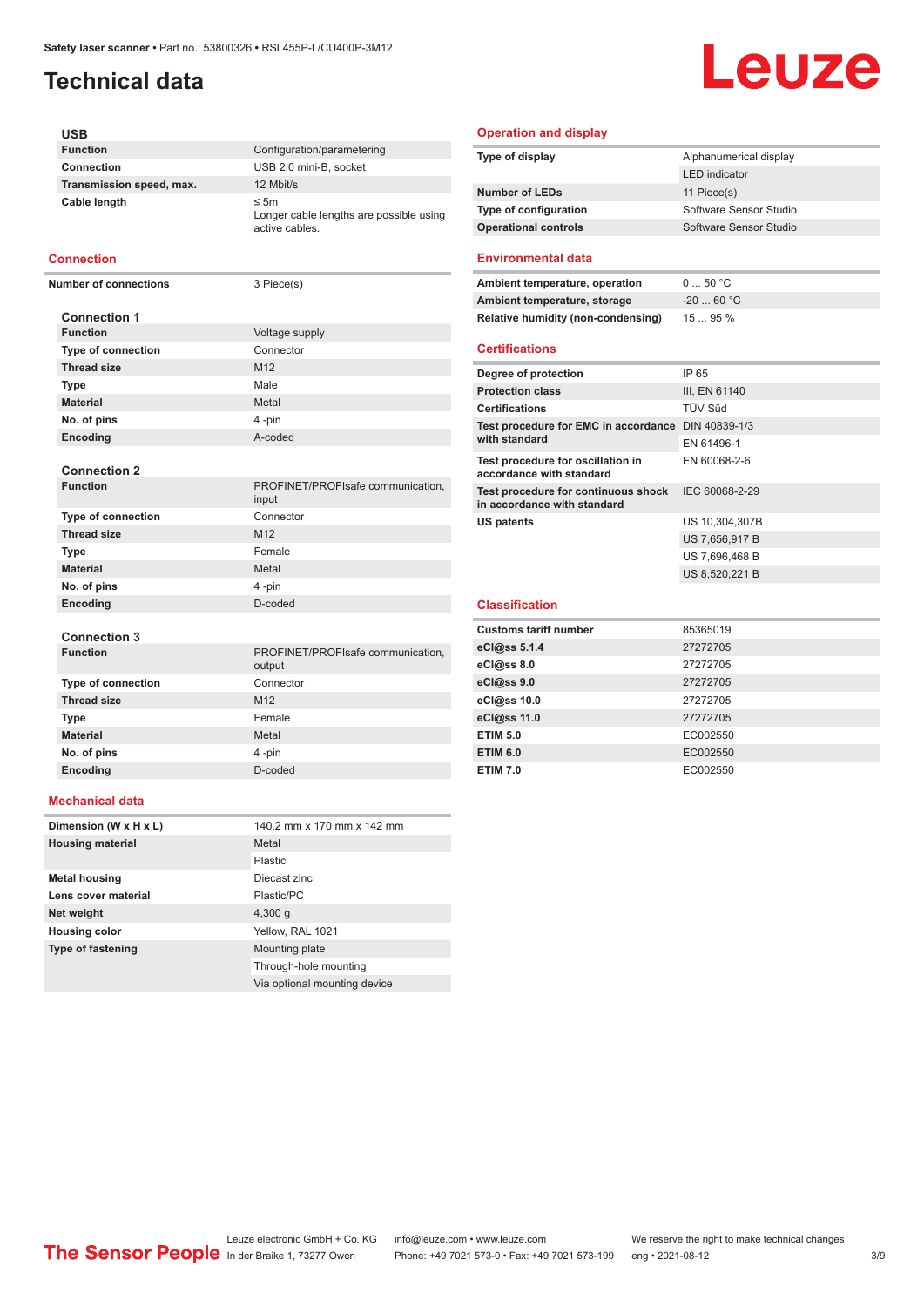## <span id="page-3-0"></span>**Dimensioned drawings**

All dimensions in millimeters

Dimensions safety laser scanner with connection unit











1 Scan level

## Leuze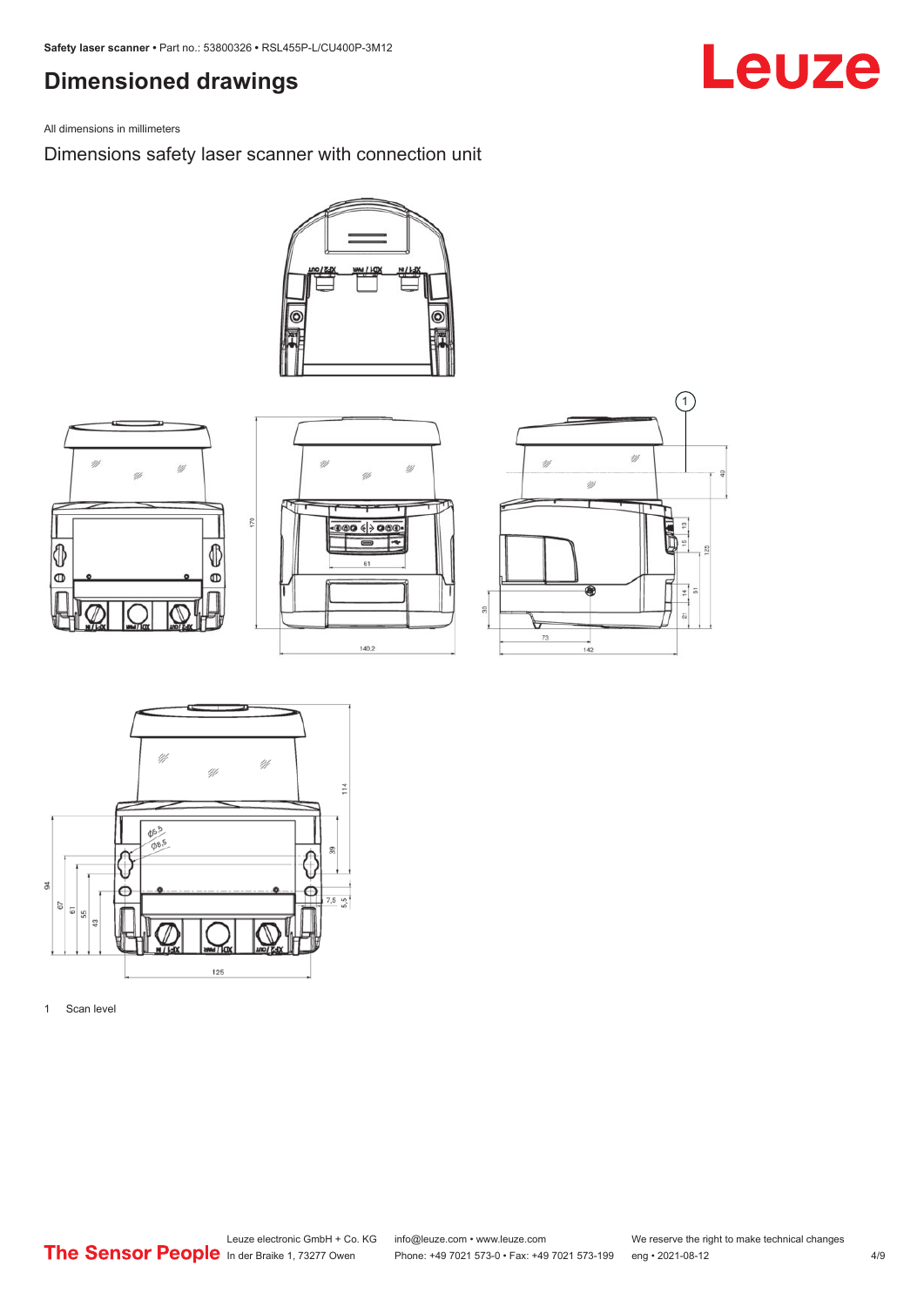### <span id="page-4-0"></span>**Dimensioned drawings**

Mounting dimensions safety laser scanner with connection unit



### Dimensions of scanning range



1 Reference point for distance measurement and protective field radius

## **Electrical connection**

| <b>Connection 1</b>       | XD <sub>1</sub>  |
|---------------------------|------------------|
| <b>Function</b>           | Voltage supply   |
| <b>Type of connection</b> | Connector        |
| <b>Thread size</b>        | M12              |
| <b>Type</b>               | Male             |
| <b>Material</b>           | Metal            |
| No. of pins               | $4$ -pin         |
| Encoding                  | A-coded          |
| <b>Connector housing</b>  | <b>FE/SHIELD</b> |



Phone: +49 7021 573-0 • Fax: +49 7021 573-199 eng • 2021-08-12

## Leuze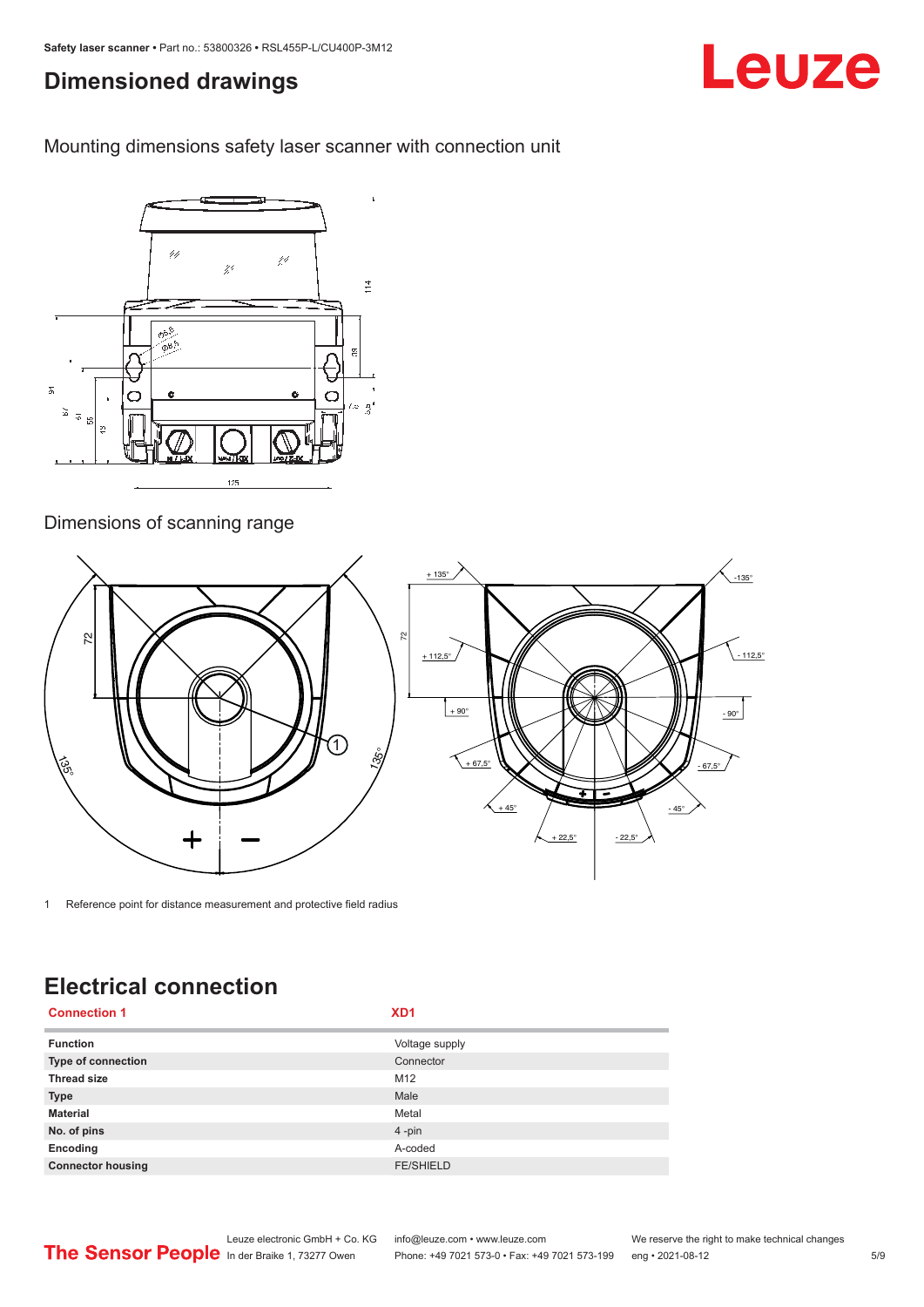## <span id="page-5-0"></span>**Electrical connection**

#### **Pin Pin assignment 1** +24V **2** EA1 **3** 0 V

#### **Connection 2 XF1**

**4** EA2

| <b>Function</b>           | PROFINET/PROFIsafe communication, input |
|---------------------------|-----------------------------------------|
| <b>Type of connection</b> | Connector                               |
| <b>Thread size</b>        | M <sub>12</sub>                         |
| <b>Type</b>               | Female                                  |
| <b>Material</b>           | Metal                                   |
| No. of pins               | 4-pin                                   |
| Encoding                  | D-coded                                 |
| <b>Connector housing</b>  | <b>FE/SHIELD</b>                        |
|                           |                                         |

#### **Pin Pin assignment**

|                |       | $\mathcal{L}$ |
|----------------|-------|---------------|
| -1             | TD+   |               |
| $\overline{2}$ | $RD+$ |               |
| 3              | TD-   |               |
| 4              | RD-   |               |
|                |       |               |

#### **Connection 3 XF2**

| <b>Function</b>          | PROFINET/PROFIsafe communication, output |
|--------------------------|------------------------------------------|
| Type of connection       | Connector                                |
| <b>Thread size</b>       | M <sub>12</sub>                          |
| <b>Type</b>              | Female                                   |
| <b>Material</b>          | Metal                                    |
| No. of pins              | $4$ -pin                                 |
| Encoding                 | D-coded                                  |
| <b>Connector housing</b> | <b>FE/SHIELD</b>                         |

#### **Pin Pin assignment**

|                | TD+ |  |
|----------------|-----|--|
| $\overline{2}$ | RD+ |  |
| ໍາ<br>۰J       | TD- |  |
| 4              | RD- |  |

## **Operation and display**

| <b>LED</b> | <b>Display</b>           | <b>Meaning</b>                                                                                                           |
|------------|--------------------------|--------------------------------------------------------------------------------------------------------------------------|
| $1 -$      | Off                      | Device switched off                                                                                                      |
|            | Red, continuous light    | OSSD off                                                                                                                 |
|            | Red, flashing            | Error                                                                                                                    |
|            | Green, continuous light  | OSSD on                                                                                                                  |
| $2 -$      | Off                      | RES deactivated or RES activated and released                                                                            |
|            | Yellow, flashing         | Protective field occupied                                                                                                |
|            | Yellow, continuous light | RES activated and blocked but ready to be unlocked - protective field<br>free and linked sensor is enabled if applicable |
| $3 -$      | Off                      | Free warning field                                                                                                       |
|            | Blue, continuous light   | Warning field interrupted                                                                                                |
| 4 -        | Off                      | Four field mode: warning field 3 free                                                                                    |







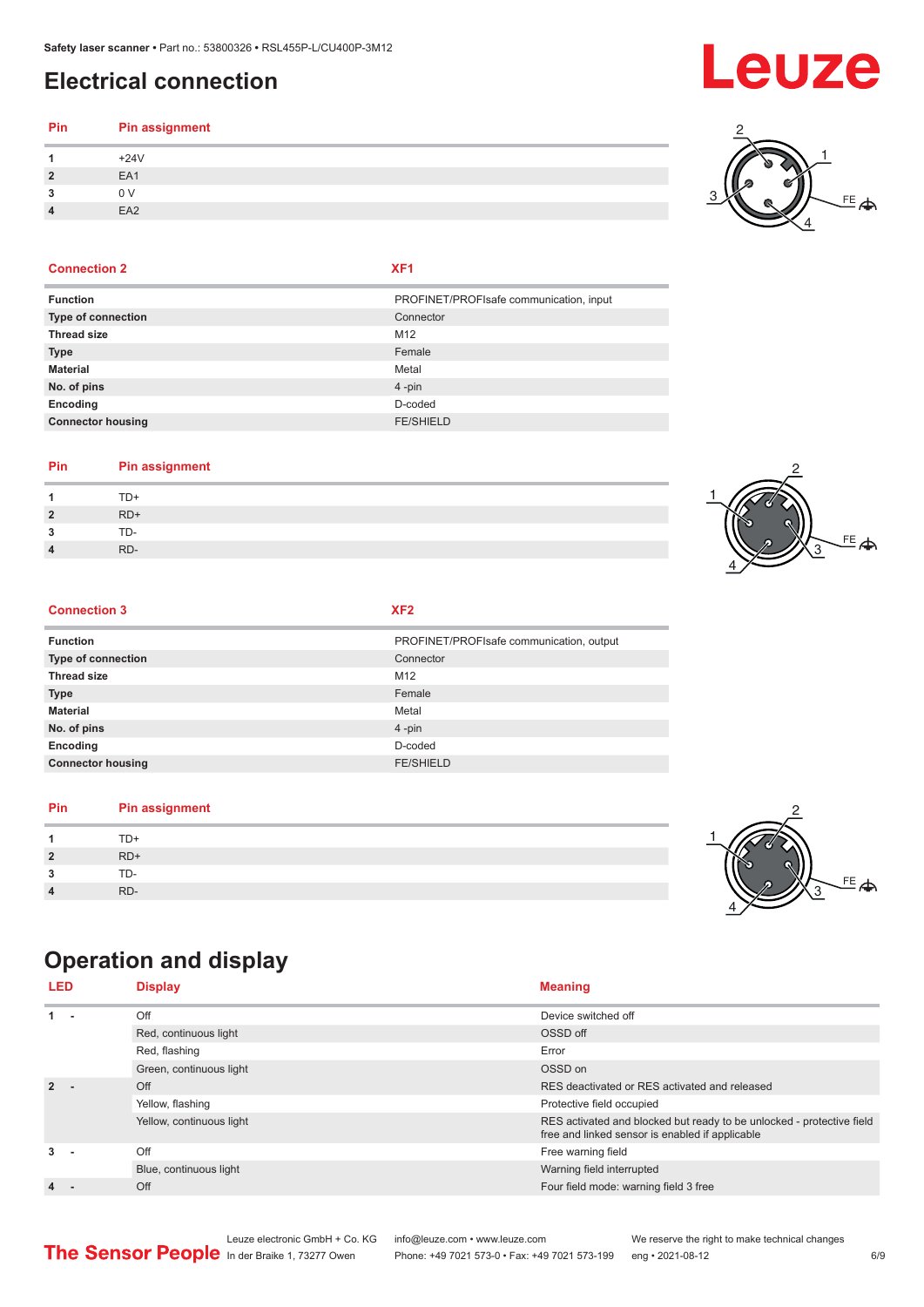## <span id="page-6-0"></span>**Operation and display**

# Leuze

| LED |            | <b>Display</b>          | <b>Meaning</b>                                                                 |
|-----|------------|-------------------------|--------------------------------------------------------------------------------|
| 4   | $\sim$     | Blue, continuous light  | Four field mode: warning field 3 interrupted                                   |
| 5   |            | Yellow, flashing        | Four field mode: warning field 2 interrupted                                   |
| 6   | $\sim$     | Off                     | No function                                                                    |
|     | <b>PWR</b> | Off                     | Device switched off                                                            |
|     |            | Red, continuous light   | Error during self test or internal communication problems                      |
|     |            | Green, flashing         | PROFINET wave function active                                                  |
|     |            | Green, continuous light | Device switched on, supply voltage applied, no internal error                  |
| 8   | <b>PS</b>  | Off                     | PROFIsafe communication not initialized or switched off                        |
|     |            | Green, flashing         | Device in passive state or PROFINET wave function active                       |
|     |            | Green, continuous light | Device on PROFIsafe active                                                     |
|     |            | Red, flashing           | PROFIsafe configuration failed                                                 |
|     |            | Red, continuous light   | PROFIsafe communication error                                                  |
|     | <b>NET</b> | Off                     | PROFINET communication not initialized or inactive                             |
|     |            | Green, flashing         | PROFINET bus initialization or PROFINET wave function active                   |
|     |            | Green, continuous light | PROFINET active, data exchange with IO controller active                       |
|     |            | Orange, flashing        | Ethernet topology error                                                        |
|     |            | Red, flashing           | Ethernet configuration failed, no data exchange or exchange of invalid<br>data |
|     |            | Red, continuous light   | Bus error, no communication                                                    |
| 10. | LNK/ACT1   | Off                     | No Ethernet link present                                                       |
|     |            | Green, continuous light | Ethernet link active, no current data transmission                             |
|     |            | Green/orange, flashing  | Ethernet link active, current data transmission                                |
| 11  | LNK/ACT2   | Off                     | No Ethernet link present                                                       |
|     |            | Green, continuous light | Ethernet link active, no current data transmission                             |
|     |            | Green/orange, flashing  | Ethernet link active, current data transmission                                |

### **Notes**

| <b>Observe intended use!</b>                                                                                                            |
|-----------------------------------------------------------------------------------------------------------------------------------------|
| $\&$ The product may only be put into operation by competent persons.<br>$\&$ Only use the product in accordance with its intended use. |

## **WARNING! INVISIBLE LASER RADIATION – CLASS 1 LASER PRODUCT**

The device satisfies the requirements of IEC 60825-1:2014 (EN 60825-1:2014) safety regulations for a product of **laser class 1** as well as the U.S. 21 CFR 1040.10 regulations with deviations corresponding to "Laser Notice No. 56" from May 8, 2019.

 $\ddot{\phi}$  Observe the applicable statutory and local laser protection regulations.

 $\%$  The device must not be tampered with and must not be changed in any way. There are no user-serviceable parts inside the device. Repairs must only be performed by Leuze electronic GmbH + Co. KG.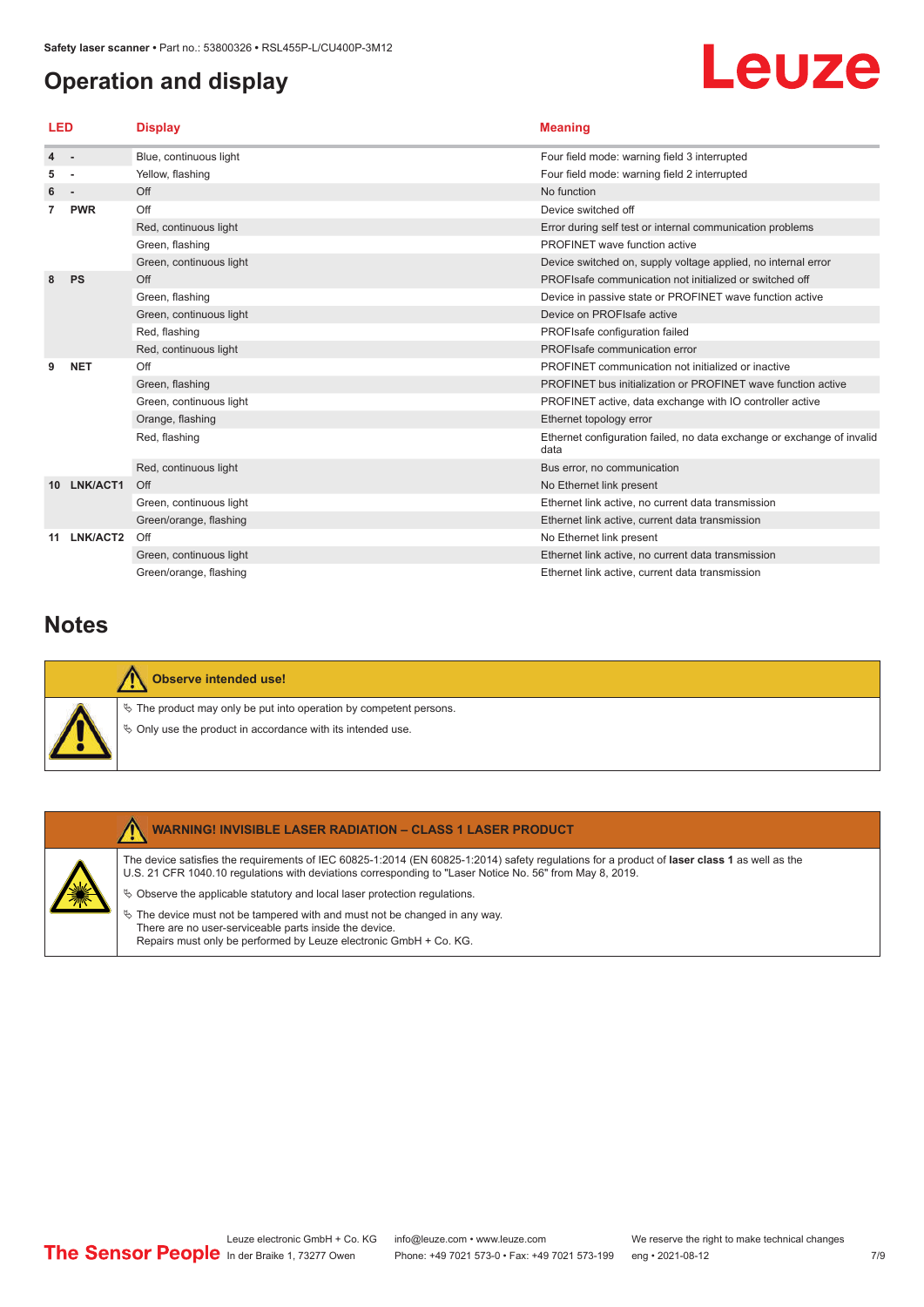### **Accessories**

## Leuze

## Connection technology - Connection cables

|          | Part no. | <b>Designation</b> | <b>Article</b>   | <b>Description</b>                                                                                                                                          |
|----------|----------|--------------------|------------------|-------------------------------------------------------------------------------------------------------------------------------------------------------------|
| §<br>\LL | 50133860 | KD S-M12-5A-P1-050 | Connection cable | Connection 1: Connector, M12, Axial, Female, A-coded, 5-pin<br>Connection 2: Open end<br>Shielded: Yes<br>Cable length: 5,000 mm<br>Sheathing material: PUR |

## Connection technology - Interconnection cables

|        |             | Part no. | <b>Designation</b>                     | <b>Article</b>        | <b>Description</b>                                                                                                                                                                         |
|--------|-------------|----------|----------------------------------------|-----------------------|--------------------------------------------------------------------------------------------------------------------------------------------------------------------------------------------|
| C      | Ù<br>U∏     | 50135081 | <b>KSS ET-M12-4A-</b><br>RJ45-A-P7-050 | Interconnection cable | Suitable for interface: Ethernet<br>Connection 1: Connector, M12, Axial, Male, D-coded, 4-pin<br>Connection 2: RJ45<br>Shielded: Yes<br>Cable length: 5,000 mm<br>Sheathing material: PUR  |
| O<br>Ê | 甘量          | 50135082 | <b>KSS ET-M12-4A-</b><br>RJ45-A-P7-100 | Interconnection cable | Suitable for interface: Ethernet<br>Connection 1: Connector, M12, Axial, Male, D-coded, 4-pin<br>Connection 2: RJ45<br>Shielded: Yes<br>Cable length: 10,000 mm<br>Sheathing material: PUR |
| C<br>Ê | Ù<br>U<br>U | 50135083 | <b>KSS ET-M12-4A-</b><br>RJ45-A-P7-150 | Interconnection cable | Suitable for interface: Ethernet<br>Connection 1: Connector, M12, Axial, Male, D-coded, 4-pin<br>Connection 2: RJ45<br>Shielded: Yes<br>Cable length: 15,000 mm<br>Sheathing material: PUR |

## Mounting technology - Mounting brackets

| Part no. | <b>Designation</b> | <b>Article</b>   | <b>Description</b>                                                                                                                                                                                                                                                     |
|----------|--------------------|------------------|------------------------------------------------------------------------------------------------------------------------------------------------------------------------------------------------------------------------------------------------------------------------|
| 53800134 | <b>BT840M</b>      | Mounting bracket | Application: Mounting on chamfered 90° corner<br>Dimensions: 84.9 mm x 72 mm x 205.2 mm<br>Color: Yellow, RAL 1021<br>Type of fastening, at system: Through-hole mounting<br>Type of fastening, at device: Screw type<br>Material: Metal                               |
| 53800132 | <b>BTF815M</b>     | Mounting bracket | Application: Mounting bracket for floor mounting<br>Dimensions: 186 mm x 120 mm x 288 mm<br>Scan level height: 150 mm<br>Color: Yellow, RAL 1021<br>Type of fastening, at system: Through-hole mounting<br>Type of fastening, at device: Screw type<br>Material: Metal |
| 53800133 | BTF830M            | Mounting bracket | Application: Mounting bracket for floor mounting<br>Dimensions: 186 mm x 275 mm x 288 mm<br>Scan level height: 300 mm<br>Color: Yellow, RAL 1021<br>Type of fastening, at system: Through-hole mounting<br>Type of fastening, at device: Screw type<br>Material: Metal |